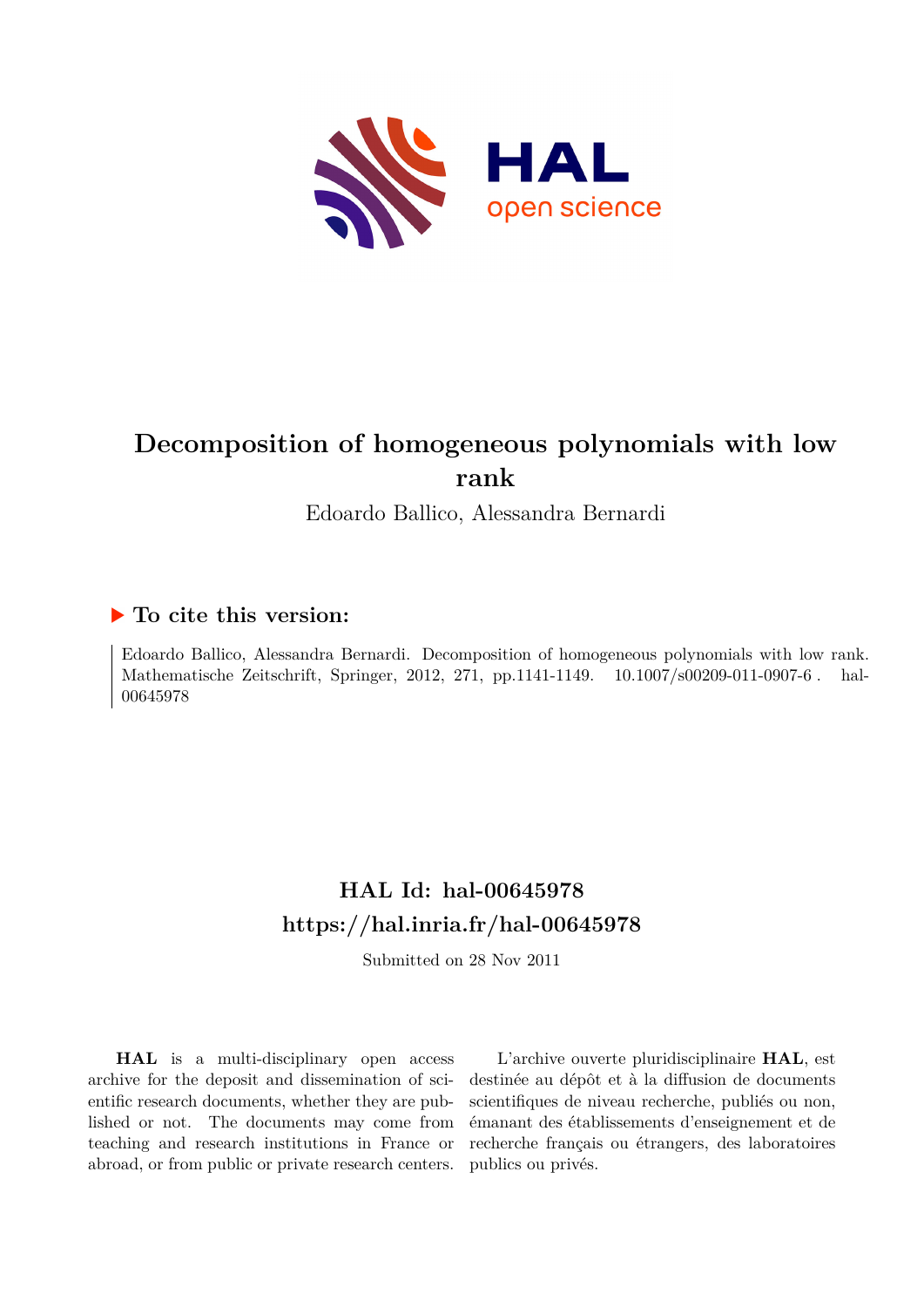## DECOMPOSITION OF HOMOGENEOUS POLYNOMIALS WITH LOW RANK

EDOARDO BALLICO, ALESSANDRA BERNARDI

ABSTRACT: Let F be a homogeneous polynomial of degree d in  $m + 1$  variables defined over an algebraically closed field of characteristic  $\theta$  and suppose that  $F$ belongs to the s-th secant variety of the d-uple Veronese embedding of  $\mathbb{P}^m$  into  $\mathbb{P}^{\binom{m+d}{d}-1}$  but that its minimal decomposition as a sum of d-th powers of linear forms  $M_1, \ldots, M_r$  is  $F = M_1^d + \cdots + M_r^d$  with  $r > s$ . We show that if  $s + r \leq 2d + 1$ then such a decomposition of  $F$  can be split in two parts: one of them is made by linear forms that can be written using only two variables, the other part is uniquely determined once one has fixed the first part. We also obtain a uniqueness theorem for the minimal decomposition of  $F$  if  $r$  is at most d and a mild condition is satisfied.

# **INTRODUCTION**

The decomposition of a homogeneous polynomial that combines a minimum number of terms and that involves a minimum number of variables is a problem arising from classical Algebraic Geometry ([1], [14]), Computational Complexity ([15]) and Signal Processing ([20]). Any statement on homogeneous polynomials can be translated in an equivalent statement on symmetric tensors. In fact, if we indicate with V a vector space of dimension  $m+1$  defined over a field K of characteristic 0, and with  $V^*$  its dual space, then, for any positive integer  $d$ , there is an obvious identification between the vector space of symmetric tensors  $S^dV^* \subset (V^*)^{\otimes d}$  and the space of homogeneous polynomials  $K[x_0, \ldots, x_m]_d$  of degree d defined over K. In this paper we will always work with an algebraically closed field  $K$  of characteristic 0. The requirement that a form (or a symmetric tensor) involves a minimum number of terms is a quite recent and very interesting problem coming from applications. Given a form  $F \in K[x_0, \ldots, x_m]_d$  (or a symmetric tensor  $T \in S^dV^*$ ), the minimum positive integer r for which there exist linear forms  $L_1, \ldots, L_r \in K[x_0, \ldots, x_m]_1$  (vectors  $v_1, \ldots, v_r \in V^*$  respectively) such that

(1) 
$$
F = L_1^d + \dots + L_r^d, \quad (T = v_1^{\otimes d} + \dots + v_r^{\otimes d})
$$

is called the *symmetric rank*  $\text{sr}(F)$  of F ( $\text{sr}(T)$  of T respectively). Computations of the symmetric rank for a given form (or a given symmetric tensor) are studied in [11], [3], [4] and [2]. First of all we focus our attention on those particular decompositions of a form  $F \in K[x_0, \ldots, x_m]_d$  (or  $T \in S^dV^*$  of the type (1) with  $r = s(r)$   $(r = s(r)$  respectively). What about the possible uniqueness of the decomposition of such a form  $F(T$  respectively)? A general form, for example, can have a unique decomposition as in (1) only if  $\frac{1}{n+1} \binom{n+d}{n} \in \mathbb{Z}$  (see [19], [17], [18], [9] also for further results on this normal form). If the polynomial is not general, very few things are known.

<sup>1991</sup> Mathematics Subject Classification. 15A21, 15A69, 14N15.

Key words and phrases. Waring problem, Polynomial decomposition, Symmetric rank, Symmetric tensors, Veronese varieties, Secant varieties.

The authors were partially supported by CIRM of FBK Trento (Italy), Project Galaad of INRIA Sophia Antipolis M´editerran´ee (France), Institut Mittag-Leffler (Sweden), Marie Curie: Promoting science (FP7-PEOPLE-2009- IEF), MIUR and GNSAGA of INdAM (Italy).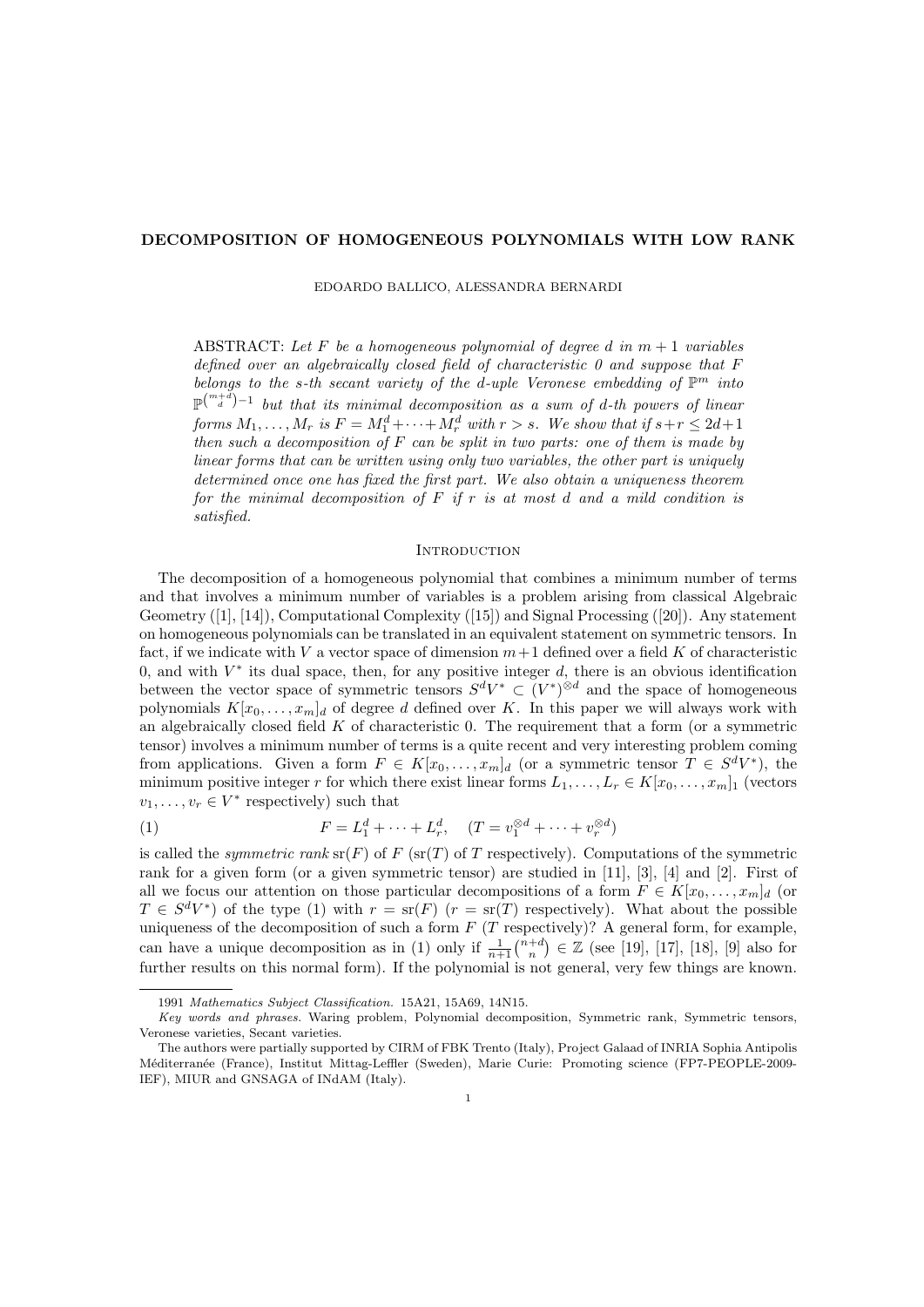Let  $X_{m,d} \subset \mathbb{P}^N$ , with  $m \geq 1$ ,  $d \geq 2$  and  $N := \binom{m+d}{m} - 1$ , be the classical Veronese variety obtained as the image of the *d*-uple Veronese embedding  $\nu_d : \mathbb{P}^m \to \mathbb{P}^N$ . The *s*-th secant variety  $\sigma_s(X_{m,d})$  of the Veronese variety  $X_{m,d}$  is the Zariski closure in  $\mathbb{P}^N$  of the union of all linear spans  $\langle P_1,\ldots,P_s\rangle$  with  $P_1,\ldots,P_s\in X_{m,d}$ . For any point  $P\in\mathbb{P}^N$ , we indicate with  $\text{sbr}(P)=s$  the minimum integer s such that  $P \in \sigma_s(X_{m,d})$ . This integer is called the symmetric border rank of P. By a famous theorem of J. Alexander and A. Hirschowitz all integers  $\dim(\sigma_s(X_{m,d}))$  are known  $([1], [8], [5])$ . Since  $\mathbb{P}^m \simeq \mathbb{P}(K[x_0, \ldots, x_m]_1) \simeq \mathbb{P}(V^*)$ , the generic element belonging to  $\sigma_s(X_{m,d})$  is the projective class of a form (a symmetric tensor) of type (1). Unfortunately, for a given  $P \in \mathbb{P}^N$ , we only have the inequality  $\text{str}(P) \leq \text{sr}(P)$ . For the forms F for which the decomposition (1) is not unique, it makes sense to study those different decompositions. There is a uniqueness theorem for general points with prescribed non-maximal symmetric border rank s using the notion of  $(s - 1)$ weakly non-defectivity introduced by C. Ciliberto and L. Chiantini ([7], [10], Proposition 1.5). In this paper we are interested in those particular decompositions of a given  $F \in K[x_0, \ldots, x_m]_d$  of the type (1) with  $r = \text{sr}(F)$  and  $\text{sbr}(F) < \text{sr}(F)$  ( $T \in S^dV^*$  respectively). In many applications one would like to reduce the number of variables, at least for a part of the data. For such a particular choice of F, is it possible to find linear forms  $L_1, L_2, M_1, \ldots, M_t \in K[x_0, \ldots, x_m]_1$  and a binary form  $Q \in K[L_1, L_2]_d$ , such that a given polynomial  $F \in K[x_0, \ldots, x_m]_d$  can be written as  $F = Q + M_1^d + \cdots + M_t^d$ ? (On normal forms of homogeneous polynomials see also [16], [13], [14].) The main result of this paper is the following.

**Theorem 1.** Let  $P \in \mathbb{P}^N$  with  $N = \binom{m+d}{d} - 1$ . Suppose that:

$$
sbr(P) < sr(P) and\n
$$
sbr(P) + sr(P) \le 2d + 1
$$
$$

Let  $S \subset X_{m,d}$  be a 0-dimensional reduced subscheme that realizes the symmetric rank of P, and let  $\mathcal{Z} \subset X_{m,d}$  be a smoothable 0-dimensional non-reduced subscheme such that  $P \in \langle \mathcal{Z} \rangle$  and  $\deg \mathcal{Z} \leq \text{shr}(P)$ . Let also  $C_d \subset X_{m,d}$  be the unique rational normal curve that intersects  $S \cup \mathcal{Z}$  in degree at least  $d+2$ . Then, for all points  $P \in \mathbb{P}^N$  as above we have that:

$$
S = S_1 \sqcup S_2, \quad Z = Z_1 \sqcup S_2,
$$

where  $S_1 = S \cap C_d$ ,  $\mathcal{Z}_1 = \mathcal{Z} \cap C_d$  and  $S_2 = (S \cap \mathcal{Z}) \setminus S_1$ . Moreover  $deg(\mathcal{Z}) = shr(P)$  and the scheme  $S_2$  is unique.

The existence of such a scheme  $\mathcal Z$  was known from [3] and [6] (see Remark 1). The assumption " sbr(P) + sr(P)  $\leq 2d+1$ " is sharp (see Example 1).

In the language of polynomials, Theorem 1 can be rephrased as follows.

Corollary 1. Let  $F \in K[x_0, \ldots, x_m]_d$  be such that  $\text{str}(F) + \text{sr}(F) \leq 2d + 1$  and  $\text{str}(F) < \text{sr}(F)$ . Then there are an integer  $t \geq 0$ , linear forms  $L_1, L_2, M_1, \ldots, M_t \in K[x_0, \ldots, x_m]_1$ , and a form  $Q \in K[L_1, L_2]_d$  such that  $F = Q + M_1^d + \cdots + M_t^d$ ,  $t \le \text{str}(F) + \text{sr}(F) - d - 2$ , and  $\text{sr}(F) = \text{sr}(Q) + t$ . Moreover t,  $M_1, \ldots, M_t$  and the linear span of  $L_1, L_2$  are uniquely determined by F.

An analogous corollary can be stated for symmetric tensors.

**Corollary 2.** Let  $T \in S^dV^*$  be such that  $\text{str}(T) + \text{sr}(T) \leq 2d+1$  and  $\text{str}(T) < \text{sr}(T)$ . Then there are an integer  $t \geq 0$ , vectors  $v_1, v_2, w_1, \ldots, w_t \in S^1V^*$ , and a symmetric tensor  $v \in S^d(\langle v_1, v_2 \rangle)$ such that  $T = v + w_1^{\otimes d} + \cdots + w_t^{\otimes d}$ ,  $t \le \text{shr}(T) + \text{sr}(T) - d - 2$ , and  $\text{sr}(T) = \text{sr}(v) + t$ . Moreover t,  $w_1, \ldots, w_t$  and  $\langle v_1, v_2 \rangle$  are uniquely determined by T.

Observe that the variables  $L_1, L_2$  in Corollary 1 and the vectors  $v_1, v_2$  in Corollary 2 correspond to the line  $\ell \subset \mathbb{P}^m$  such that  $C_d := \nu_d(\ell)$  is the rational normal curve introduced in Theorem 1. Moreover the integer t in Corollaries 1 and 2 is  $\sharp(\mathcal{S}_2)$  where  $\mathcal{S}_2$  is as in Theorem 1.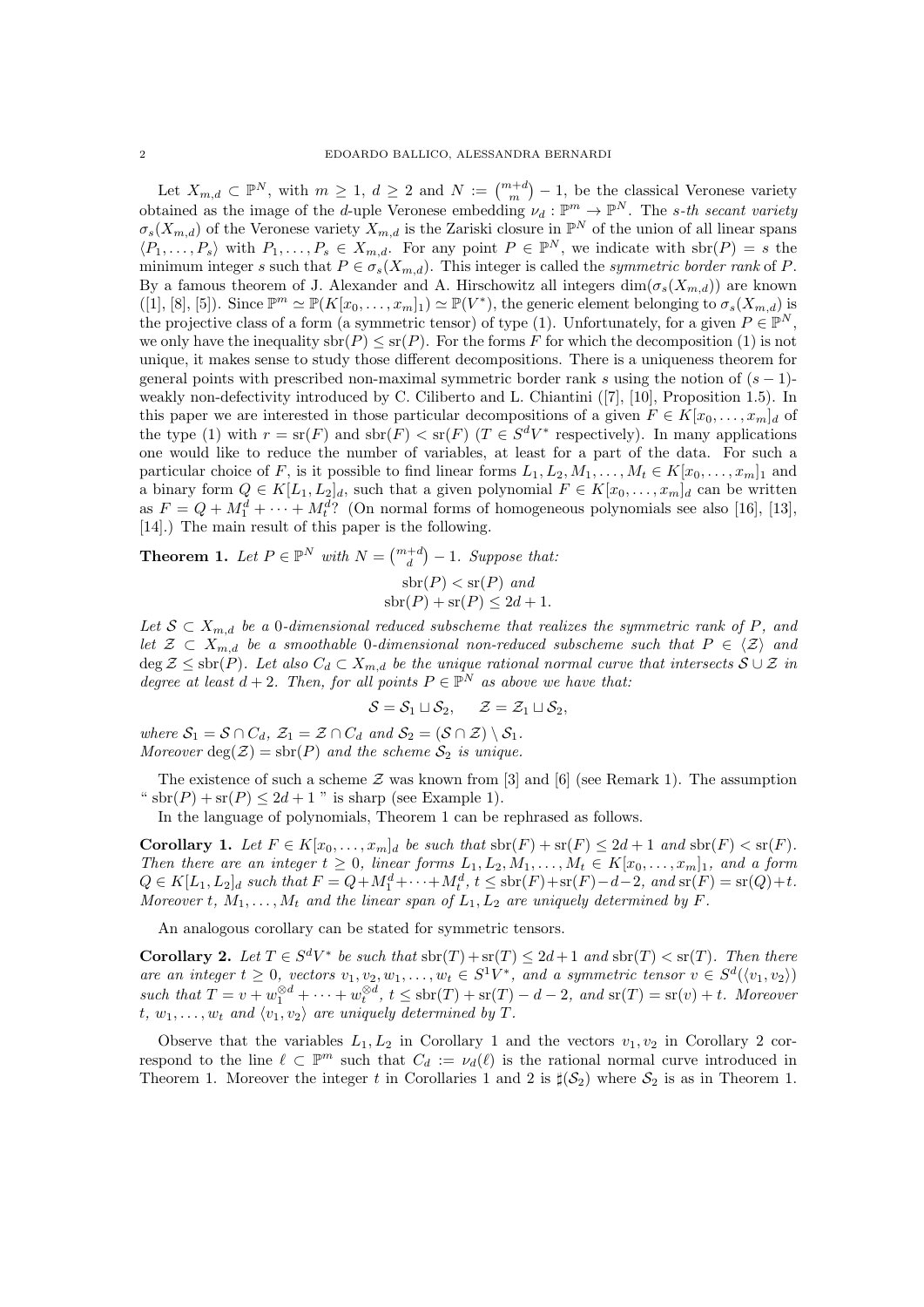The decompositions  $Q = R_1^d + \cdots + R_{r'}^d$  with  $R_i \in K[L_1, L_2]_1$ , are not unique (analogously the decompositions  $v = u_1^{\otimes d} + \cdots + u_{r'}^{\otimes d}$  with  $u_i \in \langle v_1, v_2 \rangle$ , but one of them may be found using Sylvester's algorithm or any of the available algorithms  $([11], [16], [3])$ . Unfortunately, given F as in Corollary 1 ( $T$  as in Corollary 2 respectively) we do not have any explicit algorithm to find  $M_1, \ldots, M_t \in K[x_0, \ldots, x_m]_d$  and hence  $Q \in K[L_1, L_2]_d$   $(w_1, \ldots, w_t \in S^1V^*$  and  $v \in S^d(\langle v_1, v_2 \rangle)$ respectively).

Using Theorem 1 and a related lemma (Lemma 3) it is also possible to address the question on the uniqueness of the decomposition (1).

**Theorem 2.** Assume  $d \geq 5$ . Fix a finite set  $B \subset \mathbb{P}^m$  such that  $\rho := \sharp(B) \leq d$  and no subset of it with cardinality  $|(d + 1)/2|$  is collinear. Fix  $P \in \langle \nu_d(B) \rangle$  such that  $P \notin \langle \mathcal{E} \rangle$  for any  $\mathcal{E} \subseteq \nu_d(B)$ . Then  $\text{sr}(P) = \text{shr}(P) = \rho$  and  $\nu_d(B)$  is the only 0-dimensional scheme  $\mathcal{Z} \subset X_{m,d}$  such that  $deg(\mathcal{Z}) \leq \rho$  and  $P \in \langle \mathcal{Z} \rangle$ .

Unfortunately, for a given  $P \in \mathbb{P}^N$  that satisfies the hypothesis of Theorem 2 we are not able to give explicitly the set B. Knowing the uniqueness of a decomposition is very interesting both from the applications and the pure mathematical point of view, but very few results are known. Theorem 2 is an extension of [6] with an additional assumption. It is worth noting that without some additional assumption [6], Theorem 1.2.6, cannot be extended (e.g., it is sharp when  $m = 1$ ). We give an example showing that if  $m = 2$ , then Theorem 2 is sharp (see Example 2), even taking B in linearly general position.

### 1. Preliminaries

In this section we prove two auxiliary lemmas that will be crucial in the proof of the main result of this paper. Theorems 1 and 2 are well-known if  $m = 1$  since Sylvester. Hence we may assume that  $m > 2$ .

**Definition 1.** We say that a smoothable 0-dimensional scheme  $\mathcal{Z} \subset X_{m,d}$  computes the symmetric border rank sbr(P) of  $P \in \mathbb{P}^N$  if  $\deg(\mathcal{Z}) = \text{sbr}(P)$  and  $P \in \langle \mathcal{Z} \rangle$ . A reduced 0-dimensional scheme  $S \subset X_{m,d}$  computes the symmetric rank  $\operatorname{sr}(P)$  of  $P \in \mathbb{P}^N$  if  $\sharp(\mathcal{S}) = \operatorname{sr}(P)$  and  $P \in \langle \mathcal{S} \rangle$ .

By the definition of symmetric rank, if S computes  $\text{sr}(P)$ , then  $P \notin \langle S' \rangle$  for any reduced 0-dimensional scheme  $\mathcal{S}' \subset X_{m,d}$  with  $\deg(\mathcal{S}') < \deg(\mathcal{S})$ . Hence  $\mathcal{S}$  is linearly independent.

**Lemma 1.** Fix any  $P \in \mathbb{P}^r$  and two 0-dimensional subschemes A, B of  $\mathbb{P}^r$  such that  $A \neq B$ ,  $P \in \mathbb{P}^r$  $\langle A \rangle, P \in \langle B \rangle, P \notin \langle A' \rangle$  for any  $A' \subsetneq A$  and  $P \notin \langle B' \rangle$  for any  $B' \subsetneq B$ . Then  $h^1(\mathbb{P}^r, \mathcal{I}_{A \cup B}(1)) > 0$ .

Proof. Since A and B are 0-dimensional,  $h^1(\mathbb{P}^r, \mathcal{I}_{A\cup B}(1)) \ge \max\{h^1(\mathbb{P}^r, \mathcal{I}_{A}(1)), h^1(\mathbb{P}^r, \mathcal{I}_{B}(1))\}.$ Thus we may assume  $h^1(\mathbb{P}^r, \mathcal{I}_A(1)) = h^1(\mathbb{P}^r, \mathcal{I}_B(1)) = 0$ , i.e.  $\dim(\langle A \rangle) = \deg(A) - 1$  and  $\dim(\langle B \rangle) = \deg(B) - 1$ . Set  $D := A \cap B$  (scheme-theoretic intersection). Thus  $\deg(A \cup B) =$  $deg(A) + deg(B) - deg(D)$ . Since  $D \subseteq A$  and A is linearly independent, we have  $dim(\langle D \rangle) =$  $deg(D) - 1$ . Since  $h^1(\mathbb{P}^r, \mathcal{I}_{A\cup B}(1)) > 0$  if and only if  $dim(\langle A \cup B \rangle) \leq deg(A \cup B) - 2$ , we get  $h^1(\mathbb{P}^r, \mathcal{I}_{A\cup B}(1)) > 0$  if and only if  $\langle D \rangle \subsetneq \langle A \rangle \cap \langle B \rangle$ . Since  $A \neq B$ , then  $D \subsetneq A$ . Hence  $P \notin \langle D \rangle$ . Since  $P \in \langle A \rangle \cap \langle B \rangle$ , we are done.

The next observation shows the existence of the scheme  $\mathcal{Z} \subset X_{m,d}$  that computes the symmetric border rank of a point  $P \in \mathbb{P}^N$  that satisfies the conditions of Theorem 1.

**Remark 1.** Fix integers  $m \geq 1$ ,  $d \geq 2$  and  $P \in \mathbb{P}^N$  such that  $\text{sbr}(P) \leq d+1$ . By [6], Lemma 2.1.5, or [3], Proposition 11, there is a smoothable 0-dimensional scheme  $\mathcal{E} \subset X_{m,d}$  such that  $deg(\mathcal{E}) \leq sbr(P)$  and  $P \in \langle \mathcal{E} \rangle$ . Moreover,  $sbr(P)$  is the minimal of the degrees of any such smoothable scheme  $\mathcal{E}.$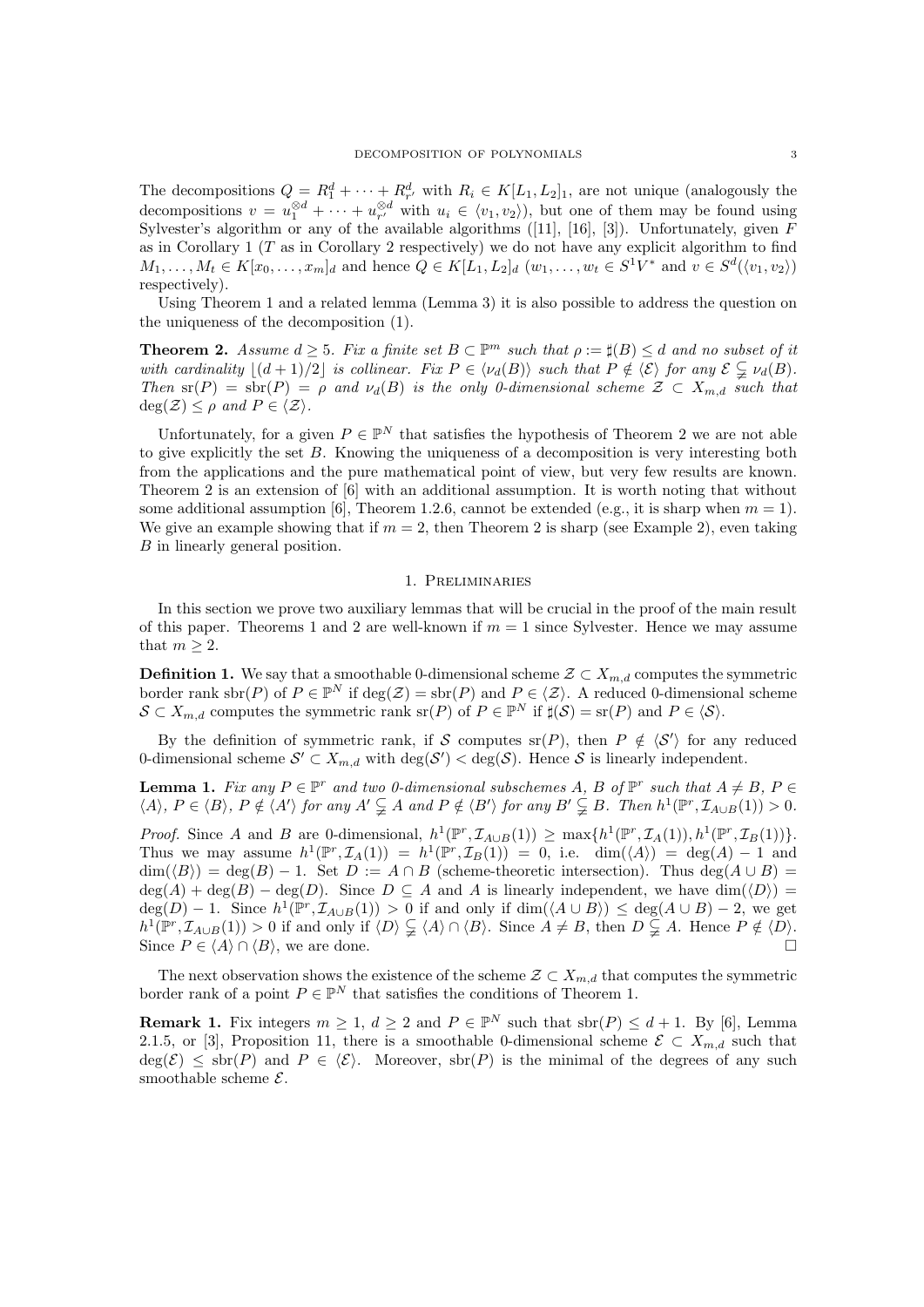In the statement of Theorem 1 we claimed the existence of a unique rational normal curve  $C_d \subset X_{m,d}$  such that  $\deg((\mathcal{S} \cup \mathcal{Z}) \cap C_d) \geq d+2$ . This will be a consequence of the following lemma where the line  $\ell \subset \mathbb{P}^m$  and the scheme  $W \subset \mathbb{P}^m$  will be used in the proof of Theorem 1 with  $\nu_d(\ell) = C_d$ , while as  $\nu_d(W)$  we will take several different schemes associated to  $S \cup \mathcal{Z}$ .

**Lemma 2.** Fix an integer  $x \geq 1$ . Let  $W \subset \mathbb{P}^m$ ,  $m \geq 2$ , be a 0-dimensional scheme of degree  $deg(W) \leq 2x + 1$  and such that  $h^1(\mathbb{P}^m, \mathcal{I}_W(x)) > 0$ . Then there is a unique line  $\ell \subset \mathbb{P}^m$  such that  $deg(\ell \cap W) \geq x + 2$  and

$$
\deg(W \cap \ell) = x + 1 + h^{1}(\mathbb{P}^{m}, \mathcal{I}_{W}(x)).
$$

*Proof.* For the existence of the line  $\ell \subset \mathbb{P}^m$  see [3], Lemma 34.

Since  $\deg(W) \leq 2x+1$  and since the scheme-theoretic intersection of two different lines has length at most one and deg(W)  $\leq 2x + 2$ , there is no line  $R \neq \ell$  such that deg( $R \cap W$ )  $\geq x + 2$ . Thus  $\ell$ is unique.

We prove the formula  $\deg(W \cap \ell) = x + 1 + h^1(\mathcal{I}_W(x))$  by induction on m.

First assume  $m = 2$ . In this case  $\ell$  is a Cartier divisor of  $\mathbb{P}^m$ . Hence the residual scheme  $\text{Res}_{\ell}(W)$  of W with respect to  $\ell$  has degree  $\text{deg}(\text{Res}_{\ell}(W)) = \text{deg}(W) - \text{deg}(W \cap \ell)$ . The exact sequence that defines the residual scheme  $\text{Res}_{\ell}(W)$  is:

(2) 
$$
0 \to \mathcal{I}_{\text{Res}_{\ell}(W)}(x-1) \to \mathcal{I}_W(x) \to \mathcal{I}_{W \cap \ell, \ell}(x) \to 0.
$$

Since  $\dim(\text{Res}_{\ell}(W)) \leq \dim(W) \leq 0$  and  $x - 1 \geq -2$ , we have  $h^2(\mathbb{P}^m, \mathcal{I}_{\text{Res}_{\ell}(W)}(x-1)) = 0$ . Since  $\deg(W \cap \ell) \geq x + 1$ , we have  $h^0(\ell, \mathcal{I}_{W \cap \ell}(x)) = 0$ . Since  $\deg(\text{Res}_{\ell}(W)) = \deg(W) - \deg(W \cap \ell) \leq x$ , we obviously have  $h^1(\mathbb{P}^m, \mathcal{I}_{\text{Res}_{\ell}(W)}(x-1)) = 0$  (this is also a particular case of [3], Lemma 34). Thus the cohomology exact sequence of (2) gives  $h^1(\mathbb{P}^m, \mathcal{I}_W(x)) = \deg(W \cap \ell) - x - 1$ . This proves the lemma for  $m = 2$ .

Now assume  $m \geq 3$  and that the result is true for  $\mathbb{P}^{m-1}$ . Take a general hyperplane  $H \subset \mathbb{P}^m$ containing  $\ell$  and set  $W' := W \cap \ell$ . The inductive assumption gives  $h^1(H, \mathcal{I}_{W'}(x)) = \deg(W' \cap \ell)$  $x-1$ . Since  $\deg(\text{Res}_H(W)) \leq x-1$ , we get, as above,  $h^1(\mathbb{P}^m, \mathcal{I}_{\text{Res}_H(W)}(x-1)) = 0$ . Consider now the analogue exact sequence of (2) using  $H$  instead of  $\ell$ :

$$
0 \to \mathcal{I}_{\text{Res}_H(W)}(x-1) \to \mathcal{I}_W(x) \to \mathcal{I}_{W \cap H, H}(x) \to 0.
$$

Since  $W \cap \ell = W' \cap \ell$ , we get, as above, that  $h^1(\mathbb{P}^m, \mathcal{I}_W(x)) = \deg(W \cap \ell) - x - 1$ .

### 2. The proofs

In this section we prove Theorems 1 and 2.

*Proof of Theorem 1.* The existence of the smoothable scheme  $\mathcal{Z} \subset X_{m,d}$  that computes  $\text{str}(P)$  is assured by Remark 1. Any such smoothable scheme has degree  $\text{str}(P)$  (Remark 1). Let S (resp. Z) be the only subset (resp. subscheme) of  $\mathbb{P}^m$  such that  $S = \nu_d(S)$  (resp.  $\mathcal{Z} = \nu_d(Z)$ ). By hypothesis  $\sharp(S) = \text{sr}(P)$  and  $\text{deg}(Z) = \text{sbr}(P)$ . Set  $W := S \cup Z$  and  $W := \nu_d(W)$ . We have  $deg(W) = s(r) + sbr(P) \leq 2d + 1$ . Let T be a minimal subscheme of Z such that  $P \in \langle T \rangle$ . Since  $deg(\mathcal{T}) \leq deg(\mathcal{Z}) < deg(\mathcal{S})$ , we have  $\mathcal{T} \neq \mathcal{S}$ . Lemma 1 applied to  $r := N$ ,  $A := \mathcal{T}$  and  $B := S$  gives  $h^1(\mathcal{I}_{\mathcal{T}\cup S}(1)) > 0$ . Thus  $h^1(\mathcal{I}_{\mathcal{W}}(1)) > 0$ . Thus  $\dim(\langle \mathcal{W} \rangle) \leq \deg(\mathcal{W}) - 2$ . Since  $deg(\mathcal{W}) \leq deg(\mathcal{Z}) + deg(\mathcal{S}) = sbr(P) + sr(P) \leq 2d + 1$  and  $h^1(\mathcal{I}_{\mathcal{W}}(1)) = h^1(\mathbb{P}^m, \mathcal{I}_{\mathcal{W}}(d)),$  there is a unique line  $\ell \subset \mathbb{P}^m$  whose image  $C_d := \nu_d(\ell)$  in  $X_{m,d}$  contains a subscheme of W with length at least  $d + 2$  (Lemma 2). Since  $C_d = \langle C_d \rangle \cap X_{m,d}$  (scheme-theoretic intersection), we have  $W \cap C_d = \nu_d(W \cap \ell), Z \cap C_d = \nu_d(Z \cap \ell)$  and  $S \cap C_d = \nu_d(S \cap \ell).$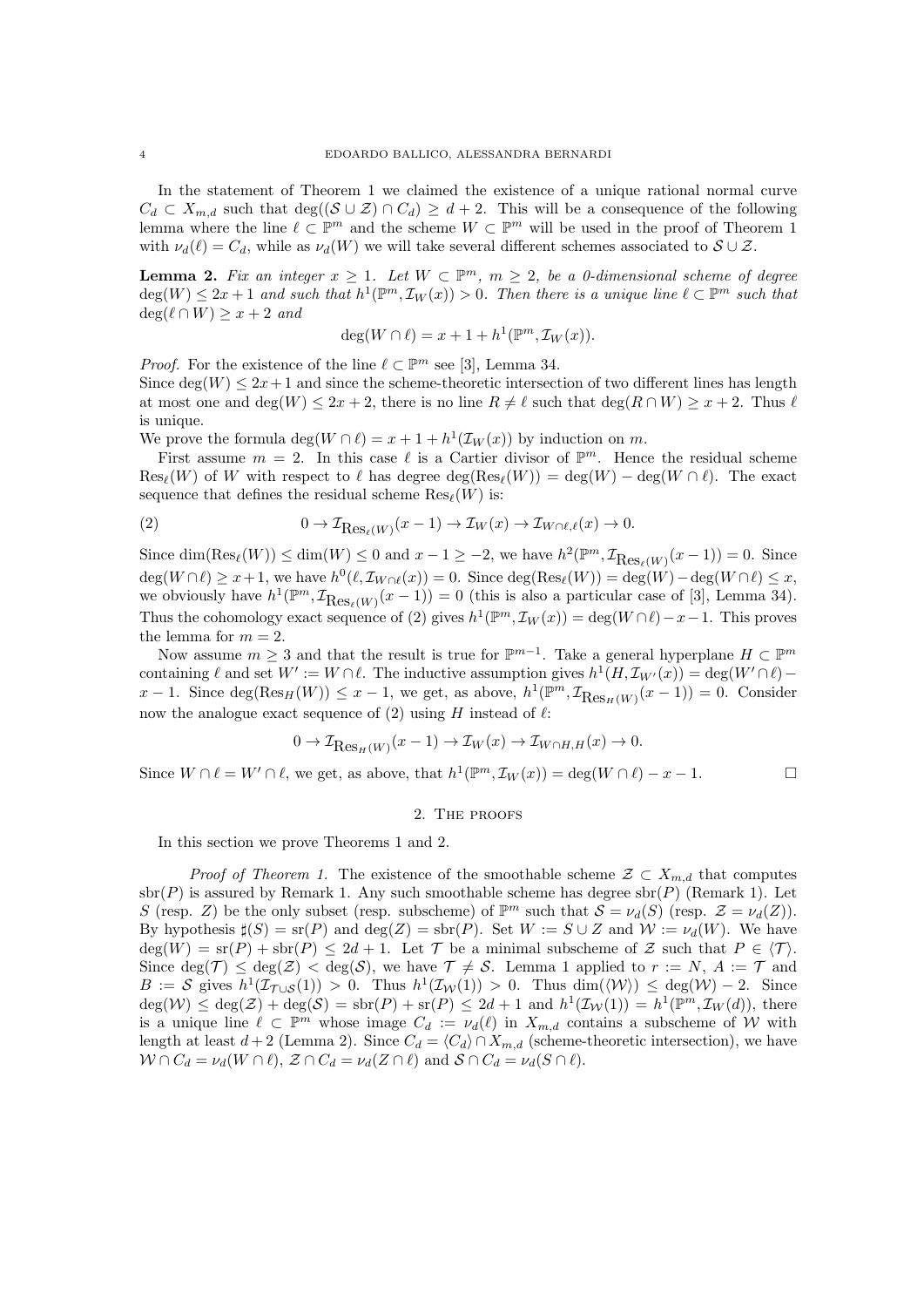(a) Let  $S_1, S_2 \subset S$  be as defined in the statement and set  $S_3 := S \setminus (S_1 \cup S_2)$ . Let  $S_3 \subset \mathbb{P}^m$ be the only subset such that  $S_3 = \nu_d(S_3)$ . Set  $W' := W \setminus S_3$  and  $W' := \nu_d(W') = W \setminus S_3$ . Notice that  $W'$  is well-defined, because each point of  $S_3$  is a connected component of the scheme W.

In this step we prove  $S_3 = \emptyset$ , i.e.  $S_3 = \emptyset$ .

Assume that this is not the case and that  $\sharp(\mathcal{S}_3) > 0$ . Lemma 2 gives  $h^1(\mathbb{P}^m, \mathcal{I}_{W \cap \ell}(d)) =$  $h^1(\mathbb{P}^N, \mathcal{I}_{\mathcal{W}}(1))$  and  $h^0(\mathcal{I}_{\mathcal{W}}(1)) = h^0(\mathcal{I}_{C_d \cap \mathcal{W}}(1)) - \deg(\mathcal{W}) + \deg(\mathcal{W} \cap C_d)$ . Hence we get

$$
\dim(\langle \mathcal{W} \rangle) = \dim(\langle \mathcal{W}' \rangle) + \sharp(\mathcal{S}_3).
$$

Now, by definition, we have that  $S \cap W' = S_1 \cup S_2$ ,  $W = W' \sqcup S_3$  and  $\mathcal{Z} \cup S_1 \cup S_2 = W'$ . Grassmann's formula gives  $\dim(\langle W' \rangle \cap \langle S \rangle) = \dim(\langle W' \rangle) + \dim(\langle S \rangle) - \dim(\langle W' \cup S \rangle) = \dim(\langle S \rangle) - \sharp(S_3)$ . Since S is linearly independent, we have dim( $\langle S_1 \cup S_2 \rangle$ ) = dim( $\langle S \rangle$ ) −  $\sharp(S_3)$ . Hence dim( $\langle S_1 \cup S_2 \rangle$  $\langle S_2 \rangle$  = dim( $\langle W' \rangle \cap \langle S \rangle$ ); since  $\langle S_1 \cup S_2 \rangle \subseteq \langle W' \rangle \cap \langle S \rangle$  we get  $\langle S_1 \cup S_2 \rangle = \langle W' \rangle \cap \langle S \rangle$ . Since  $P \in \langle \mathcal{Z} \rangle \cap \langle \mathcal{S} \rangle \subseteq \langle \mathcal{W}' \rangle \cap \langle \mathcal{S} \rangle = \langle \mathcal{S}_1 \cup \mathcal{S}_2 \rangle$ , we get that  $P \in \langle \mathcal{S}_1 \cup \mathcal{S}_2 \rangle$ . Since we supposed that  $S \subset X_{m,d}$  is a set computing the symmetric rank of P, it is absurd that P belongs to the span of a proper subset of S, then necessarily  $\sharp(\mathcal{S}_3) = 0$ , that is equivalent to the fact that  $\mathcal{S}_3 = \emptyset$ . Thus in this step we have just proved  $S = S_1 \sqcup S_2$ .

In steps (b), (c) and (d) we will prove  $\mathcal{Z} = (\mathcal{Z} \cap C_d) \sqcup \mathcal{S}_2$  in a very similar way (using Z instead of S). In each of these steps we take a subscheme  $W_2 \subset W$  such that  $S \subset W_2$ ,  $W_2 \cap \ell = W \cap \ell$ and  $W_2 \cup Z = W$ . Then we play with Lemma 2. In steps (b) (resp. (c), resp. (d)) we call  $W_2 = W''$  (resp.  $W_2 = W_Q$ , resp.  $W_2 = W_1$ ). Since  $deg(\nu_d(Z)) \leq d+1$ , the scheme  $\nu_d(Z)$  is linearly independent.

(b) Let  $Z_4 \subset \mathbb{P}^n$  be the union of the connected components of Z which do not intersect  $\ell \cup S_2$ . Here we prove  $Z_4 = \emptyset$ . Set  $W'' := W \setminus Z_4$ . The scheme  $W''$  is well-defined, because  $Z_4$  is a union of some of the connected components of W. Lemma 2 gives  $\dim(\langle \nu_d(W) \rangle)$  =  $\dim(\langle \nu_d(W'')\rangle) + \deg(Z_4)$ . Since  $W = W'' \cup Z$ , Grassmann's formula gives  $\dim(\langle \nu_d(W' \cup Z)\rangle) =$  $\dim(\langle \nu_d(W'')\rangle) + \dim(\langle \nu_d(Z)\rangle) - \dim(\langle \nu_d(W'')\rangle \cap \langle \nu_d(Z)\rangle)$ . Thus  $\dim(\langle \nu_d(Z)\rangle) = \dim(\langle \nu_d(W'')\rangle \cap \langle \nu_d(Z)\rangle)$  $\langle \nu_d(Z) \rangle$  + deg(Z<sub>4</sub>). Since  $\nu_d(Z)$  is linearly independent and  $Z = (Z \cap W'') \sqcup Z_4$ , we get  $\dim(\langle \nu_d(Z) \rangle) = \dim(\langle \nu_d(Z \cap W' \rangle)) + \deg(Z_4)$ . Thus  $\dim(\langle \nu_d(W' \rangle) \cap \langle \nu_d(Z) \rangle) = \dim(\langle \nu_d(Z \cap W' \rangle)).$ Since  $\nu_d(W'' \cap Z) \subseteq \langle \nu_d(W'') \cap \nu_d(Z) \rangle$ ,  $\deg(\langle \nu_d(W'') \rangle \cap \langle \nu_d(Z) \rangle) = \dim(\langle \nu_d(W'' \cap Z) \rangle) + 1$ , and  $\nu_d(W'')$  is linearly independent, then the linear space  $\langle \nu_d(W'')\rangle \cap \langle \nu_d(Z)\rangle$  is spanned by  $\nu_d(W''\cap Z)$ . Since  $S \subseteq W''$  and  $P \in \langle \nu_d(Z) \rangle \cap \langle \nu_d(S) \rangle$ , we have  $P \in \langle \nu_d(W'' \cap Z) \rangle$ . Since  $\nu_d(Z)$  computes sbr(P), we get  $W'' \cap Z = Z$ , i.e.  $Z_4 = \emptyset$ .

(c) Here we prove that each point of  $S_2$  is a connected component of Z. Fix  $Q \in S_2$  and call  $Z_Q$  the connected component of Z such that  $(Z_Q)_{red} = \{Q\}$ . Set  $Z[Q] := (Z \setminus Z_Q) \cup \{Q\}$ and  $W_Q := (W \setminus Z_Q) \cup \{Q\}$ . Since  $Z_Q$  is a connected component of W, the schemes  $Z[Q]$  and  $W_Q$  are well-defined. Assume  $Z_Q \neq \{Q\}$ , i.e.  $W_Q \neq W$ , i.e.  $Z[Q] \neq Z$ . Since  $W_Q \cap \ell = W \cap \ell$ , Lemma 2 gives  $\dim(\langle \nu_d(W) \rangle) - \dim(\langle \nu_d(W_Q) \rangle) = \deg(Z_Q) - 1 > 0$ . Since  $\nu_d(Z)$  is linearly independent, we have  $\dim(\langle \nu_d(Z) \rangle) = \dim(\langle \nu_d(Z|Q|) \rangle) + \deg(Z_Q) - 1$ . Grassmann's formula gives  $\dim(\langle \nu_d(Z[Q]) \rangle) = \dim(\langle \nu_d(W_Q) \rangle \cap \langle \nu_d(Z) \rangle)$ . Since  $\langle \nu_d(Z[Q]) \rangle \subseteq \langle \nu_d(W_Q) \rangle \cap \langle \nu_d(Z) \rangle$  and  $Z[Q]$ is linearly independent, we get  $\langle \nu_d(Z[Q]) \rangle = \langle \nu_d(W_Q) \rangle \cap \langle \nu_d(Z) \rangle$ . Since  $Q \in S_2 \subseteq S$ , we have  $S \subset W_Q$ . Thus  $P \in \langle \nu_d(W_Q) \rangle$ . Thus  $P \in \langle \nu_d(Z) \rangle \cap \langle \nu_d(W_Q) \rangle = \langle \nu_d(Z[Q]) \rangle$ . Since Z computes sbr(P),  $Z[Q] \subseteq Z$  and  $P \in \langle \nu_d(Z[Q]) \rangle$ , we get  $Z[Q] = Z$ . Thus each point of  $S_2$  is a connected component of Z.

(d) To conclude that  $Z = (Z \cap \ell) \sqcup S_2$  it is sufficient to prove that every connected component of Z whose support is a point of  $\ell$  is contained in  $\ell$ . Set  $\eta := \deg(Z \cap \ell)$  and call  $\mu$  the sum of the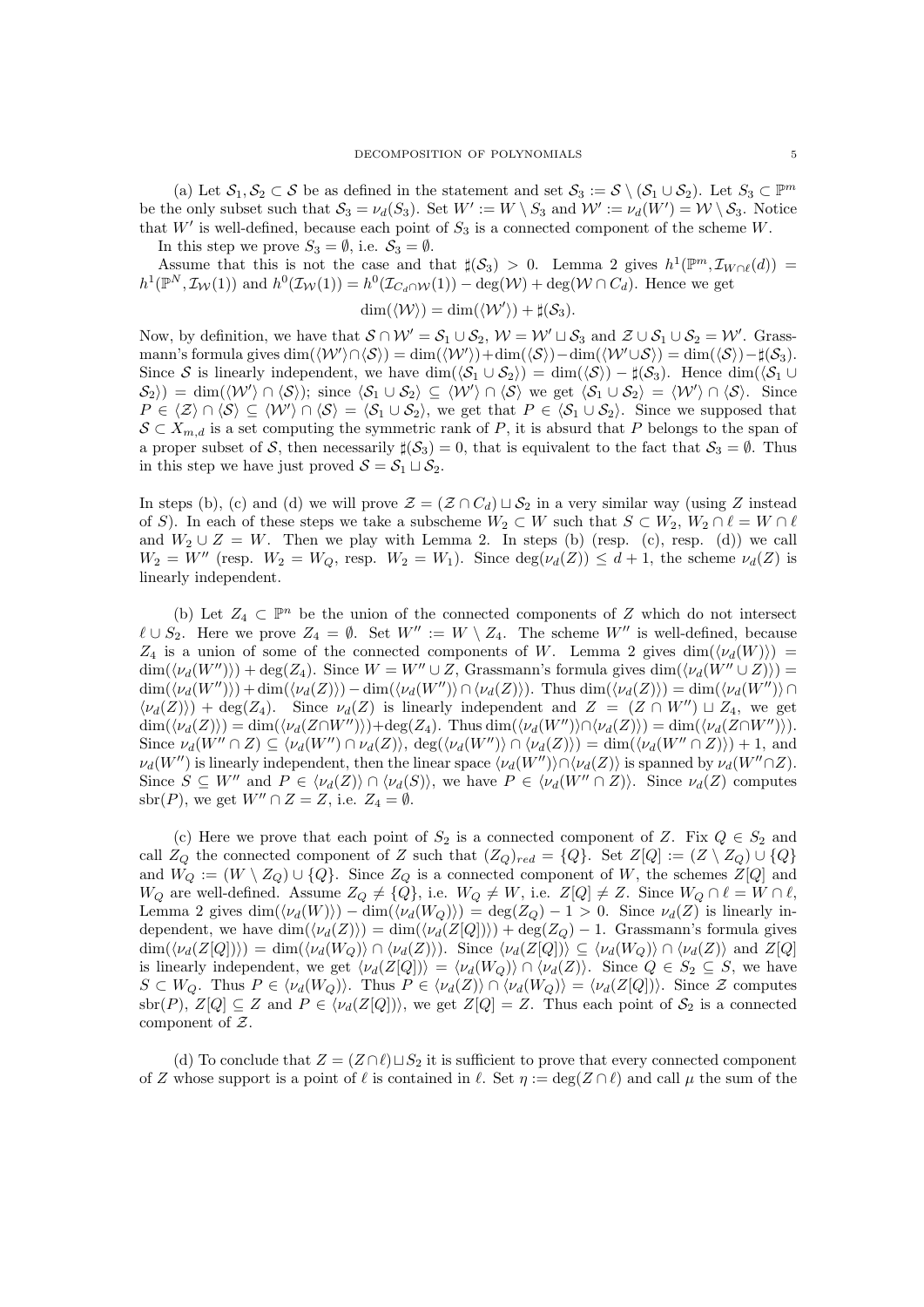degrees of the connected components of Z whose support is contained in  $\ell$ . Set  $W_1 := (W \cap \ell) \cup S_2$ . Notice that  $\deg(W_1) = \deg(W) + \eta - \mu$ . Lemma 2 gives  $\dim(\langle \nu_d(W_1) \rangle) =$  $\dim(\langle \nu_d(W) \rangle) + \eta - \mu$ . Since  $W = W_1 \cup Z$ , Grassmann's formula gives  $\dim(\langle \nu_d(W_1 \cup Z) \rangle) =$  $\dim(\langle \nu_d(W_1)\rangle) + \dim(\langle \nu_d(Z)\rangle) - \dim(\langle \nu_d(W_1)\rangle \cap \langle \nu_d(Z)\rangle)$ . Thus  $\dim(\langle \nu_d(Z)\rangle) = \dim(\langle \nu_d(W_1)\rangle \cap \langle \nu_d(Z)\rangle)$  $\langle \nu_d(Z) \rangle + \mu - \eta$ . Notice that  $Z \cap W_1 = (Z \cap \ell) \sqcup S_2$ , i.e. deg( $Z \cap W_1$ ) = deg( $Z \cap \eta + \mu$ . Since  $\nu_d(Z)$  is linearly independent, we get  $\dim(\langle \nu_d(Z) \rangle) = \dim(\langle \nu_d(Z \cap W_1) \rangle) + \mu - \eta$ . Thus  $\dim(\langle \nu_d(W_1) \rangle \cap \langle \nu_d(Z) \rangle) = \dim(\langle \nu_d(Z \cap W_1) \rangle)$ , i.e.  $\langle \nu_d(W_1) \rangle \cap \langle \nu_d(Z) \rangle$  is spanned by  $\nu_d(W_1 \cap Z)$ . Since  $S \subset W_1$  and  $P \in \langle \nu_d(Z) \rangle \cap \langle \nu_d(S) \rangle$ , we have  $P \in \langle \nu_d(W_1 \cap Z) \rangle$ . Since Z computes the symmetric border rank of P, we get  $W_1 \cap Z = Z$ , i.e.  $\eta = \mu$ . Together with steps (b) and (c) we get  $Z = (Z \cap \ell) \sqcup S_2$ . Thus from steps (b), (c) and (d) we get  $\mathcal{Z} = (\mathcal{Z} \cap C_d) \sqcup \mathcal{S}_2$ .

(e) Here we prove the uniqueness of the rational normal curve  $C_d$ . Notice that  $\ell$  and  $C_d = \nu_d(\ell)$  are uniquely determined by the choice of a pair  $(Z, S)$  with  $\nu_d(Z)$  computing sbr(P) and  $\nu_d(S)$  computing sr(P). Fix another pair  $(Z', S')$  with  $\nu_d(Z')$  computing sbr(P) and  $\nu_d(S')$ computing sr(P). Let  $\ell'$  be the line associated to  $Z' \cup S'$ . Assume  $\ell' \neq \ell$ . First assume  $S' = S$ . The part of Theorem 1 proved before gives  $Z = Z_1 \sqcup S_2$ ,  $Z' = Z'_1 \sqcup S'_2$  and  $S = S'_1 \sqcup S'_2$  with  $Z_1 = Z \cap \ell$ ,  $Z'_1 = Z' \cap \ell', S_1 = S \cap \ell \text{ and } S'_1 = S_1 \cap \ell'. \text{ Now } \text{sbr}(P) = \text{deg}(Z_1) + \sharp(S_2) = \text{deg}(Z'_1) + \sharp(S'_2),$  $\text{sr}(P) = \text{deg}(S_1) + \sharp(S_2) = \text{deg}(S_1') + \sharp(S_2'), \text{deg}(S_1) > \text{deg}(Z_1), \text{deg}(S_1) + \text{deg}(Z_1) \geq d + 2$  and  $deg(S'_1) + deg(Z'_1) \geq d+2$ . Since  $\ell' \neq \ell$ , at most one of the points of  $S_1$  may be contained in  $\ell'$  and at most one of the points of  $S'_1$  may be contained in  $\ell$ . Thus  $\deg(S'_1) - 1 \leq \sharp(S_2)$  and  $\deg(S_1) - 1 \leq \sharp(S'_2)$ . Since  $\deg(S_1) + \deg(Z_1) + 2(\sharp(S_2)) = \deg(S'_1) + \deg(Z'_1) + 2(\sharp(S'_2)) \leq 2d + 1$ ,  $\deg(S_1) + \deg(Z_1) \ge d+2$  and  $\deg(S'_1) + \deg(Z'_1) \ge d+2$ , we get  $2(\sharp(S_2)) \le d-1$  and  $2(\sharp(S'_2)) \le d-1$ . Since  $\deg(S_1) + \deg(Z_1) \geq d + 2$  and  $\deg(S_1) > \deg(Z_1)$ , we have  $\deg(S_1) \geq (d+3)/2$ . Hence  $deg(S_1) - 1 \ge (d+1)/2 > (d-1)/2 \ge \sharp(S'_2)$ , contradiction. Thus all pairs  $(Z', S)$  give the same line  $\ell$ . Now assume  $S' \neq S$ . Call  $\ell''$  the line associated to the pair  $(Z, S')$ . The part of Theorem 1 proved in the previous steps gives that  $\ell$  is the only line containing an unreduced connected component of Z. Thus  $\ell'' = \ell$ . Since we proved that the lines associated to  $(Z', S')$  and  $(Z, S')$ are the same, we are done.

(f) Here we prove the uniqueness of  $S_2$ . Take any pair  $(Z', S')$  with  $\nu_d(Z')$  computing sbr(P) and  $\nu_d(S')$  computing sr(P). By step (e) the same line  $\ell$  is associated to any pair  $(Z'', S'')$  as above. Hence the set  $S'_2 := S' \setminus (S' \cap \ell)$  associated to the pair  $(Z, S')$  is the union of the connected components of Z not contained in  $\ell$ . Thus  $S_2' = S \setminus S \cap \ell = S_2$ . We apply the part of Theorem 1 proved in steps (a), (b), (c) and (d) to the pair  $(Z', S)$ . We get that  $S \setminus S \cap \ell$  is the union of the connected components of  $Z'$  not contained in  $\ell$ . Applying the same part of Theorem 1 to the pair  $(Z', S')$  we get  $S' \setminus S' \cap \ell = S \setminus S \cap \ell$ , concluding the proof of the uniqueness of  $S_2$ .

The following example shows that the assumption " $\text{str}(P) + \text{sr}(P) \leq 2d + 1$ " in Theorem 1 is sharp.

**Example 1.** Fix integers  $m \geq 2$  and  $d \geq 4$ . Let  $C \subset \mathbb{P}^m$  be a smooth conic. Let  $Z \subset C$  be any unreduced degree 3 subscheme. Set  $\mathcal{Z} := \nu_d(Z)$ . Since  $d \geq 2$ , then  $\mathcal{Z}$  is linearly independent. Since Z is curvilinear, it has only finitely many degree 2 subschemes. Thus the plane  $\langle Z \rangle$  contains only finitely many lines spanned by a degree 2 subscheme of Z. Fix any  $P \in \langle Z \rangle$  not contained in one of these lines. Remark 1 gives  $\text{sbr}(P) = 3$ . The proof of [3], Theorem 4, gives  $\text{sr}(P) = 2d - 1$ and the existence of a set  $S \subset C$  such that  $\sharp(S) = 2d - 1$ ,  $S \cap Z = \emptyset$  and  $\nu_d(S)$  computes  $\text{sr}(P)$ . We have  $\text{sbr}(P) + \text{sr}(P) = 2d + 2$ .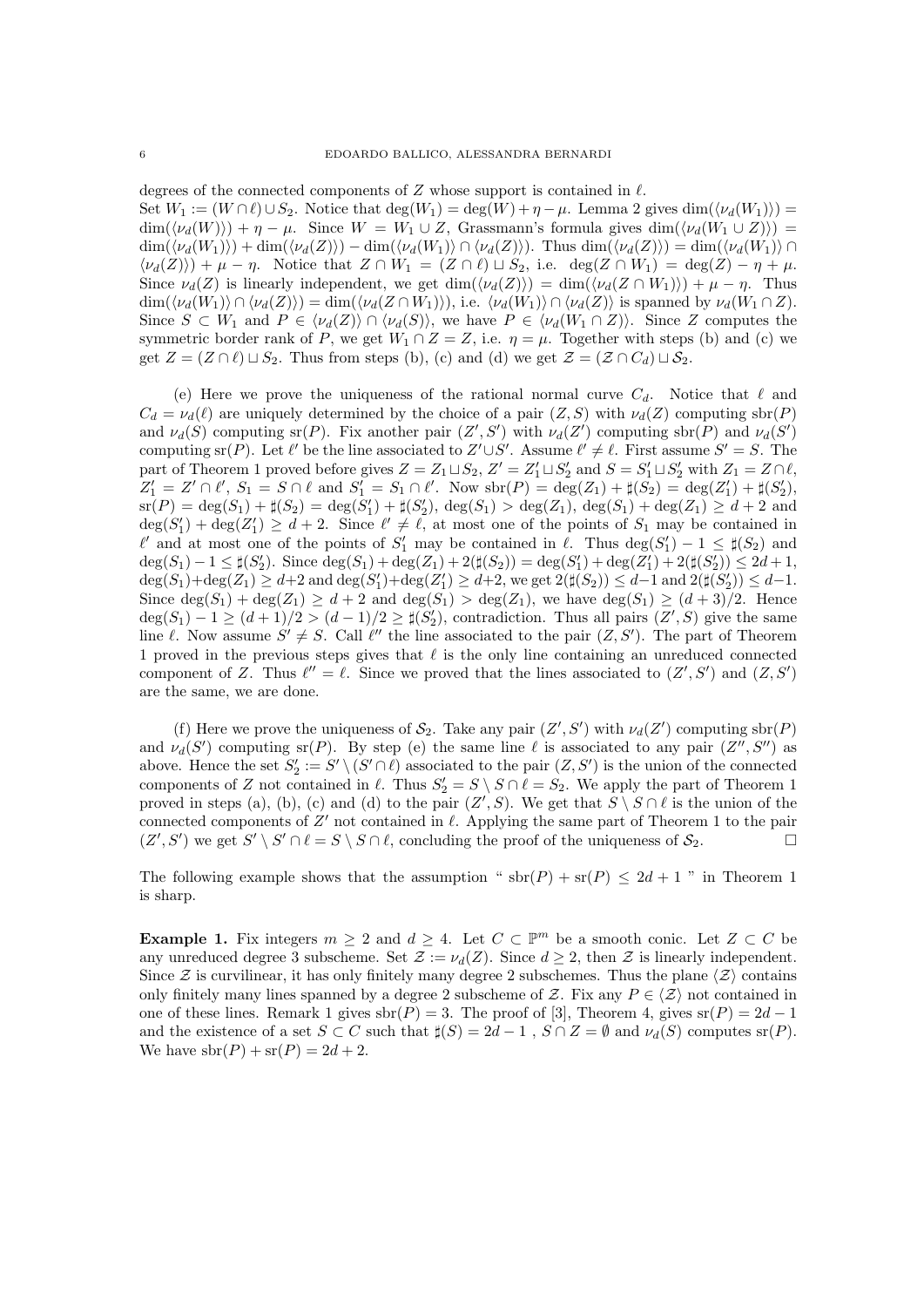**Lemma 3.** Fix  $P \in \mathbb{P}^N$  such that  $\rho := \text{str}(P) = \text{sr}(P) \leq d$ . Let  $\Psi$  be the set of all 0-dimensional schemes  $A \subset \mathbb{P}^m$  such that  $\deg(A) = \rho$  and  $P \in \langle \nu_d(A) \rangle$ . Assume  $\sharp(\Psi) \geq 2$ . Fix any  $A \in \Psi$ . Then there is a line  $\ell \subset \mathbb{P}^m$  such that  $\deg(\ell \cap A) \geq (d+2)/2$ .

*Proof.* Since  $\text{sr}(P) = \rho$  and  $\sharp(\Psi) \geq 2$ , there is  $B \in \Psi$  such that  $B \neq A$  and at least one among the schemes A and B is reduced. Since  $deg(A \cup B) \leq 2d+1$  and  $h^1(\mathbb{P}^m, \mathcal{I}_{A \cup B}(d)) > 0$ , there is a line  $\ell \subset \mathbb{P}^m$  such that  $\deg((A \cup B) \cap \ell) \geq d + 2$ . We may repeat verbatim the proof of Theorem 1, because it does not use the inequality  $\deg(A) < \deg(B)$ , but only that  $\deg(\mathcal{Z}) < \deg(\mathcal{S})$  and  $\mathcal{Z} \neq \mathcal{S}$  (if  $\mathcal{T} \neq \mathcal{Z}$ , then  $\deg(\mathcal{T}) < \deg(\mathcal{Z}) \leq \deg(\mathcal{S})$  and hence  $\mathcal{T} \neq \mathcal{S}$ ). We get  $A = A_1 \sqcup A_2$  and  $B = B_1 \sqcup A_2$  with  $A_2$  reduced,  $A_2 \cap \ell = \emptyset$  and  $A_1 \cup B_1 \subset \ell$ . Since  $\deg(A) = \deg(B)$ , we have  $deg(A_1) = deg(B_1)$ . Thus  $deg(A_1) \ge (d+2)/2$ .

*Proof of Theorem 2.* Since  $\text{str}(P) \leq \rho \leq d$ , the border rank is the minimal degree of a smoothable 0-dimensional scheme  $A \subset X_{m,d}$  such that  $P \in \langle A \rangle$  (Remark 1). Thus it is sufficient to prove the last assertion. Assume the existence of a 0-dimensional scheme  $\mathcal{Z} \subset X_{m,d}$  such that  $z := \deg(\mathcal{Z}) \leq \rho$  and  $P \in \langle \mathcal{Z} \rangle$ . If  $z = \rho$  we also assume  $\mathcal{Z} \neq \nu_d(B)$ . Taking z minimal, we may also assume  $z \leq \text{str}(P)$ . Let  $Z \subset \mathbb{P}^m$  be the only scheme such that  $\nu_d(Z) = \mathcal{Z}$ . If  $z < \rho$  we apply a small part of the proof of Theorem 1 to the pair  $(\mathcal{Z}, \nu_d(B))$  (we just use or reprove that  $deg((Z \cup B) \cap \ell) \geq d + 2$  and that  $deg(B \cap \ell) = deg(Z \cap \ell) + \rho - z \geq deg(Z \cap \ell)$ ). We get a contradiction: indeed  $B \cap \ell$  must have degree  $\geq (d+1)/2$ , contradiction. If  $z = \rho$ , then we use Lemma 3.  $\Box$ 

**Example 2.** Assume  $m = 2$  and  $d \geq 4$ . Let  $C \subset \mathbb{P}^2$  be a smooth conic. Fix sets  $S, S' \subset C$  such that  $\sharp(S) = \sharp(S') = d + 1$  and  $S \cap S' = \emptyset$ . Since no 3 points of C are collinear, the sets S, S' and  $S \cup S'$  are in linearly general position. Since  $h^0(C, \mathcal{O}_C(d)) = 2d + 1$  and C is projectively normal, we have  $h^1(\mathbb{P}^2, \mathcal{I}_S(d)) = h^1(\mathbb{P}^2, \mathcal{I}_{S'}(d)) = 0$  and  $h^1(\mathbb{P}^2, \mathcal{I}_{S\cup S'}(d)) = 1$ . Thus  $\nu_d(S)$  and  $\nu_d(S')$ are linearly independent and  $\langle \nu_d(S) \rangle \cap \langle \nu_d(S') \rangle$  is a unique point. Call P this point. Obviously  $\operatorname{sr}(P) \leq d+1$ . In order to get the example claimed in the Introduction after the statement of Theorem 2, it is sufficient to prove that  $\text{str}(P) \geq d+1$ . Assume  $\text{str}(P) \leq d$  and take Z computing sbr(P). We may apply a small part of the proof of Theorem 1 to  $P, S, Z$  (even if a priori S may not compute sr(P)). We get the existence of a line  $\ell$  such that  $\deg(Z \cap \ell) < \sharp(S \cap \ell)$  and  $\deg(Z \cap \ell) + \sharp(S \cap \ell) \geq d + 2$ . Since  $d \geq 4$ , we get  $\sharp(S \cap \ell) \geq 3$ , that is a contradiction.

We do not have experimental evidence to raise the following question (see [3] for the cases with  $sbr(P) \leq 3$ .

Question 1. Is it true that  $\operatorname{sr}(P) \leq d(\operatorname{sbr}(P) - 1)$  for all  $P \in \mathbb{P}^N$  and that equality holds if and only if  $P \in TX_{m,d} \setminus X_{m,d}$  where  $TX_{m,d} \subset \mathbb{P}^N$  is the tangential variety of the Veronese variety  $X_{m,d}$ ?

#### **REFERENCES**

- [1] J. Alexander, A. Hirschowitz. Polynomial interpolation in several variables. J. Algebraic Geom. 4 (1995), no. 2, 201–222.
- [2] E. Ballico, A. Bernardi. Stratification of the fourth secant variety of Veronese variety via the symmetric rank. arXiv.org/abs/1005.3465 [math.AG].
- [3] A. Bernardi, A. Gimigliano, M. Idà. Computing symmetric rank for symmetric tensors. J. Symbolic. Comput. 46 (2011), 34–55.
- [4] J. Brachat, P. Comon, B. Mourrain, E. P. Tsigaridas. Symmetric tensor decomposition. Linear Algebra Appl. 433 (2010), no. 11–12, 1851–1872.
- [5] M. C. Brambilla, G. Ottaviani. On the Alexander-Hirschowitz theorem. J. Pure Appl. Algebra 212 (2008), no. 5, 1229–1251.